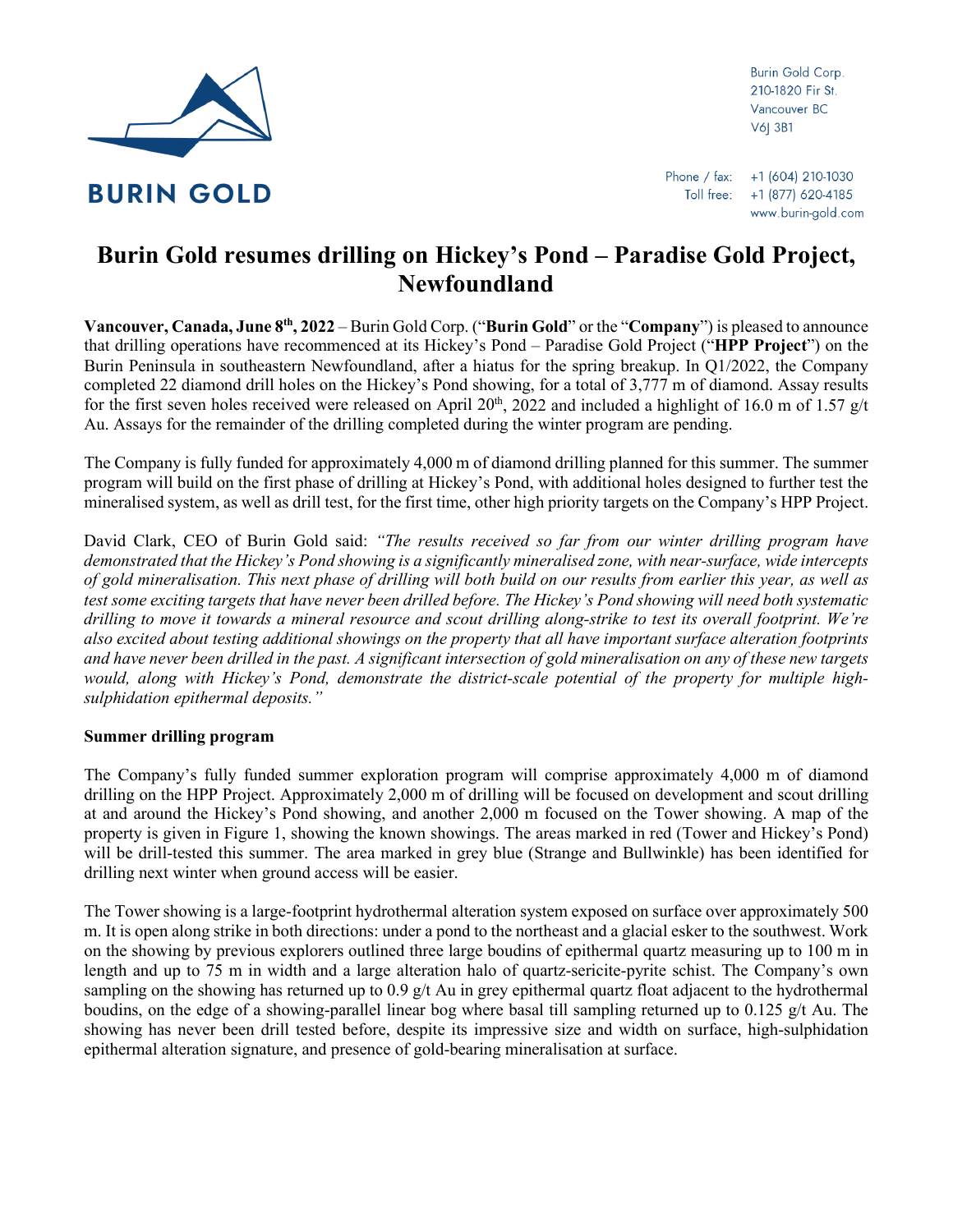This first phase of drilling at Tower will consist of a series of drill fences at 200 m spacings along strike designed to broadly test the subsurface under the surface showing for gold mineralisation and geochemical vectors towards the potential centres of hydrothermal fluid flow.



<span id="page-1-0"></span>*Figure 1: Plan map of Hickey's Pond - Paradise Gold Project. Thick black outline shows the property boundaries. The yellow stars show the locations of known showings on the Property. The areas outlined in red show the focus of the summer 2022 drill program, and the area outlined in grey blue has been identified for drilling winter 2022/2023. (Map datum: NAD83, Projection: UTM zone 21)*

At Hickey's Pond, drilling will focus both on continuing to test the continuity of the mineralisation tested to date as well as extending scout drilling to the northeast and southwest of the Hickey's Pond knob. The overall geophysical signature of Hickey's Pond is over 7 km in length, and to date only approximately 700 m has been drill tested by the Company. Both resource development drill holes and scout drill holes will be completed in the 2,000 m of diamond drilling planned for the Hickey's Pond area.

# **Pipeline targets**

The Bullwinkle-Strange corridor, located in the southwest of a 6 km trend of epithermal showings (the Paradise trend) in the western portion of the property, has been identified as a high priority follow-up target for drilling during the winter of 2022/2023. The Bullwinkle showing consists of parallel ridges of epithermal quartz approximately 200 m apart, with a central zone of historical gold-in-soil geochemistry, with an alteration footprint of approximately 1,000 m. The Strange showing, 1500 m along strike to the southwest of Bullwinkle is a small outcropping in a bog where historical rock chip samples have returned up to 1.66  $g/t$  Au. The area between the two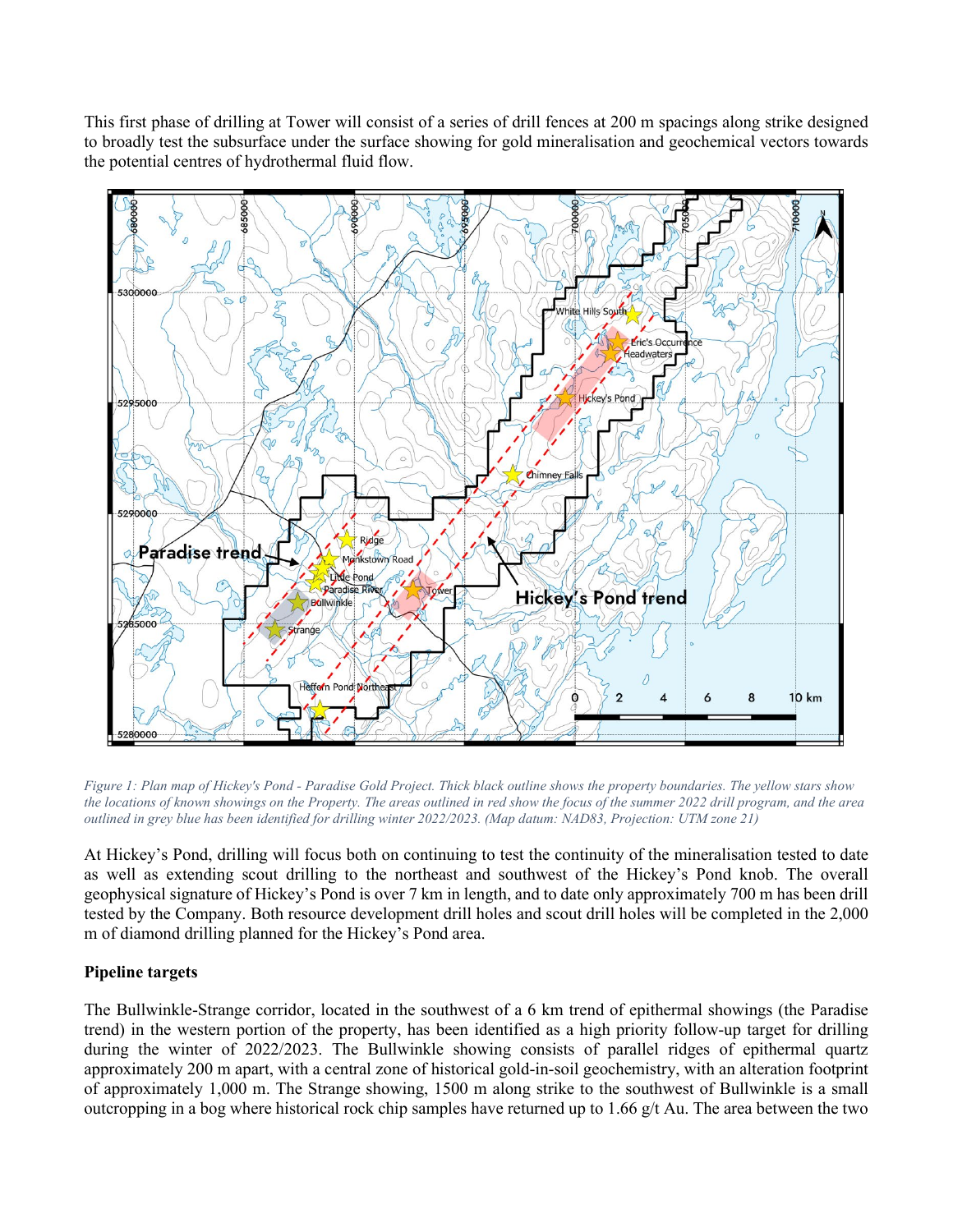showings is swamp covered. Neither prospect has received any historical drilling. Reconnaissance work by Burin Gold crews this summer has shown that this prospect will be easier to drill in winter conditions, so this work program will be a follow-up to the summer program currently underway. The additional targets along the Paradise trend will be evaluated and ranked for future drilling.

## **Airborne geophysical survey update**

Geotech Ltd. completed the airborne geophysical survey over the HPP Project on May 20<sup>th</sup>, 2022. Survey equipment failures and bad weather slowed production significantly. Data delivery of preliminary products is expected in the coming weeks and anomalies identified will be integrated into the drill targeting process as they are received.

## **About Burin Gold Corp.**

Burin Gold is a recently listed public company on the TSX Venture Exchange (TSX-V:BURG). The Company's principal asset is the Hickey's Pond-Paradise Gold Project on the Burin Peninsula, Newfoundland. This project contains the Hickey's Pond gold prospect, drill tested with an initial 1,000 m drill program in 2020 with best results of 10.8 m of 4.43 g/t Au, as well as numerous other historical high-sulphidation epithermal gold showings that have yet to be drill tested. The Company has completed 3,777 m in 22 diamond drill holes on its Hickey's Pond – Paradise Gold Project so far in 2022. Results have been released for the initial 7 holes and the remainder are pending. The Company is fully funded for an additional 4,000 m of drilling this year at Hickey's Pond and other high priority targets.

## **Qualified Person**

David Clark, MSc, PGeo, Chief Executive Officer of Burin Gold, is the Company's designated Qualified Person within the meaning of National Instrument 43-101 Standards of Disclosure for Mineral Projects ("**NI 43-101**"). He has prepared the technical content of this news release.

### **Acknowledgement**

The Company acknowledges the financial assistance of the Mineral Development Division, Department of Industry, Energy, and Technology, Government of Newfoundland & Labrador, via its Junior Exploration Assistance Program. The program provides valuable financial rebates on exploration expenditures made in the province to qualifying exploration companies. The Company has benefited from the program yearly since 2018.

### **On behalf of the Board**

*"David Clark"*  CEO & Director

### **Further Information:**

David Clark CEO & Director Burin Gold Corp. 1-877-620-4185 – toll free info@burin-gold.com

### **Forward Looking Statements**

*Neither TSX Venture Exchange nor its Regulation Services Provider (as that term is defined in the policies of the TSX Venture Exchange) accepts responsibility for the adequacy or accuracy of this release.*